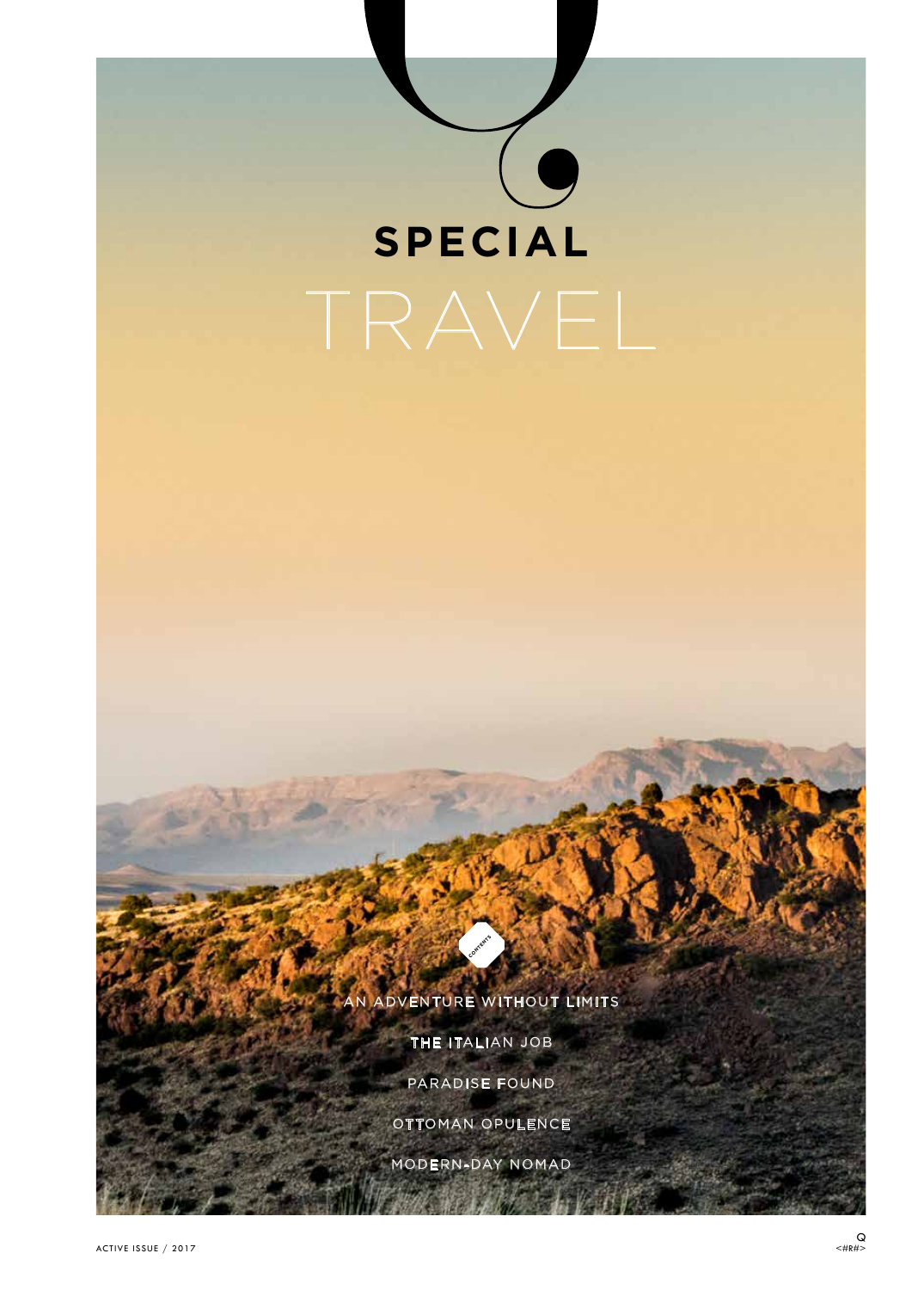

# AN ADVENTURE **WITHOUT LIMITS**

WHEN APOLLO ASTRONAUT EUGENE CERNAN STEPPED ON TO THE MOON IN 1972, HE INSCRIBED HIS DAUGHTER'S INITIALS IN THE LUNAR DUST. TODAY, IT'S NOT UNIMAGINABLE THAT HIS DAUGHTER MIGHT LIVE TO DO THE SAME – AS A SPACE TOURIST. **LEO BEAR** TRAVELS TO SPACEPORT AMERICA TO DISCOVER HOW THE DREAM IS BECOMING REALITY



For anyone who's looked up at the night sky in wonder, these are exciting times. To date, 557 people have shuttled into space but with the leaps and bounds being made towards commercial spaceflight, that number is set to double within the next 10 years. Microsoft co-founder Paul Allen, Amazon founder Jeff Bezos and Tesla CEO Elon Musk are among the tech billionaires with pockets deep enough to build rockets, but in the race for space there is one clear front-runner: Richard Branson's Virgin Galactic.

With 650 'future astronauts' already signed up from 58 countries, the countdown has begun. When fully operational, spaceflights will take place weekly from the world's first purposebuilt spaceport in southern New Mexico, an area best known for its production of green chillies and pecan nuts. Until now.

#### **PASSION FOR ADVENTURE**

Future astronauts will undergo three days of training at Spaceport America before strapping in for the world's coolest rollercoaster ride. They'll be able to gaze at the majesty of Earth from beyond the planet's atmosphere and experience six minutes of weightlessness from a spacecraft as luxurious as any private jet. Six seats, arranged in three rows of two, provide each passenger a window seat on the world – and for added viewing pleasure, glass panels are built into the roof.

Who are these astronauts-in-waiting? According to Jonathan Firth, Executive Vice President of Spaceport and Program Development at Virgin Galactic, they are thrill-seekers, pilots, astronomers, and those for whom the first moon landings made a big impression. "Some have been waiting their whole lives for this opportunity," he says. "Others want the notoriety of being the first person from their country to go into space." Artists and visionaries. Entrepreneurs and poker players. The one thing they have in common? A passion for adventure.

Regular 'milestone' events are organised across the globe to keep the momentum going while the space shuttles go through various stages of rigorous testing. Virgin Galactic's second *SpaceShipTwo VSS Unity* was recently unveiled to cacophonous cork-popping in California's Mojave desert. Another get-together took place at Cambridge University with Stephen Hawkins (a ticket holder) as guest speaker.

#### OPPOSITE:

*Spaceport occupies 18,000 acres in the Jornada del Muerto desert, New Mexico.*

### ABOVE:

*The impressive architecture of the Spaceport where one day, 'future astronauts' will train.*